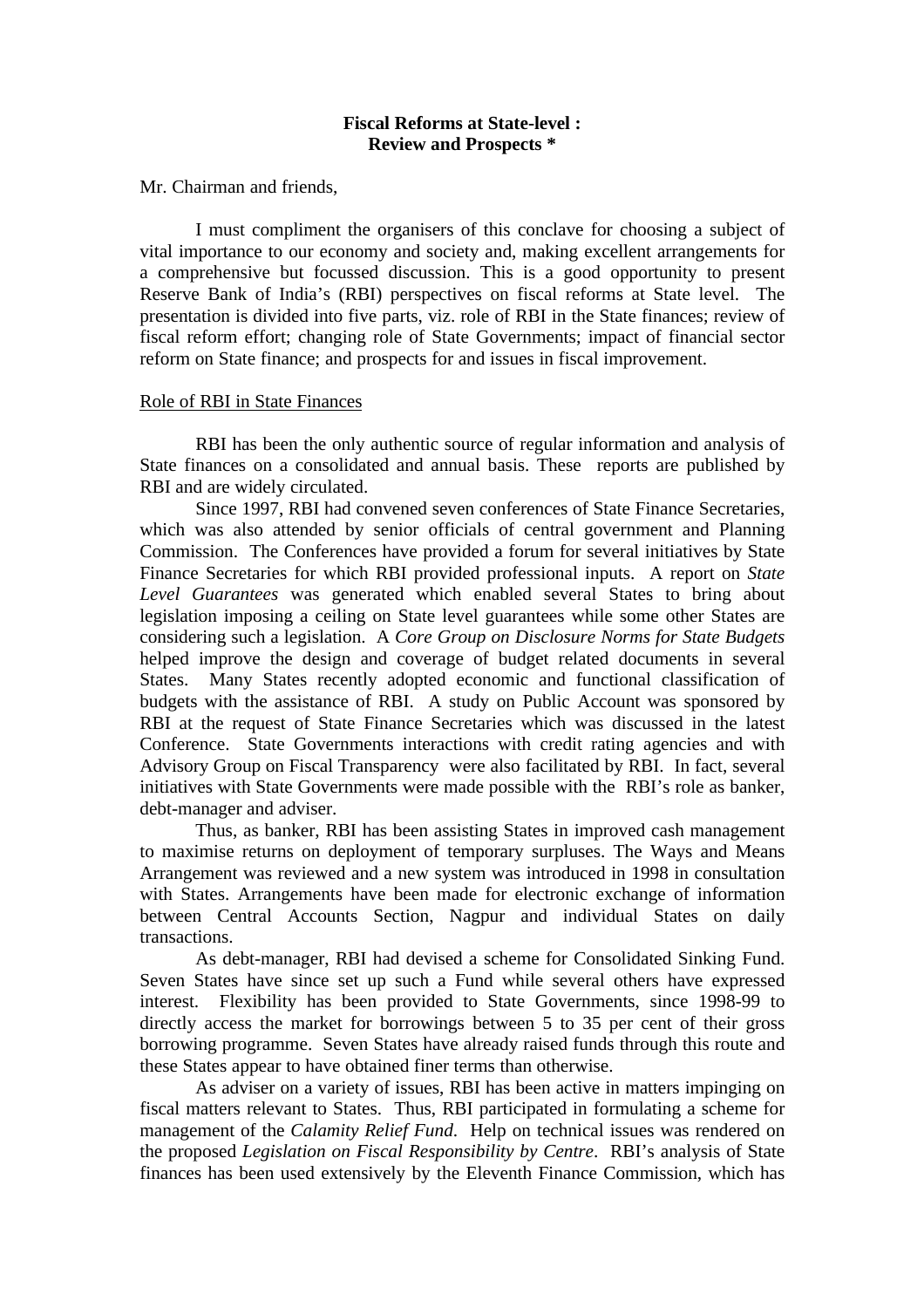acknowledged the RBI's contribution. In fact, RBI is represented in the Advisory Panel on Fiscal- Monetary Policies set up by the National Commission to Review the Working of the Constitution.

# Review of Efforts towards Fiscal Reform

A reading of State budgets and speeches of Finance Ministers for the year 2000-01 helps in understanding the broad directions of the reform effort, though the measures announced do vary from State to State.

The budgets of the States for 2000-01 contain proposals relating to new tax and non-tax measures aimed at strengthening the revenue base, and expenditure management measures to arrest the growth in current expenditures. The finances of States during 2000-01 are budgeted to record an improvement over the deterioration experienced during 1999-2000. The Gross Fiscal Deficit (GFD) of the 26 States as a ratio to GDP is budgeted at 4.1 per cent in 2000-01, as compared to 3.9 per cent budgeted in 1999-2000 and the revised estimates of 4.9 per cent. The States' own taxes are budgeted to record a buoyant rise of 18.9 per cent, with sales tax receipts expected to record a 19.6 per cent increase. Consequently, the States' own resources are expected to finance 54.1 per cent of the revenue expenditure, as compared with 49.8 per cent in 1999-2000.

Complementing the efforts of States' to augment their own resources, the resource flow from the Centre in the form of devolution of taxes is anticipated to be of a higher order. The shareable taxes are estimated to show a rise of 4.3 per cent as compared with the growth of 12.8 per cent in the previous year.

The expenditure control measures initiated by the State Governments are reflected in the deceleration in both revenue and capital expenditures. However, the imbalance in the composition of expenditures would continue, with nondevelopmental components recording a growth of 13.9 per cent in 2000-01 on top of the growth of 27. 4 per cent in 1999-2000. The rise in the non-developmental component is predominantly due to committed expenditures viz., interest payments, administrative services, and pensions.

The important policy initiatives towards reform as culled out from the Budget Speeches of the State Government Budgets for 2000-01 may be classified broadly into fiscal consolidation, institutional, and sectoral reforms.

Fiscal consolidation measures proposed in the State budgets explore ways of moderation of expenditure and revenue augmentation. Some States have proposed the setting up of Expenditure Reforms Committees. A few States have identified performance indicators to assess the quality of expenditure restructuring. States have also initiated measures for reduction in non-merit subsidies, better targeting of subsidies and reduction of non-productive expenditures as part of expenditure management. Fiscal restructuring measures through downsizing the Government, have also been proposed. With regard to revenue augmentation, the budget proposals include enhancement and restructuring of sales tax, land revenue rates, vehicle tax, betting tax, introduction of professional tax, etc. The State Governments have through a landmark agreement, decided to implement a harmonized floor rate of sales tax, as a prelude to the introduction of a uniform Value Added Tax (VAT).

The institutional reforms proposed in the State budgets also support the fiscal consolidation process. Many States have announced ways of reducing the cost of administration by proposing a freeze on fresh recruitment as well as reviewing manpower requirements. Some States have adopted decentralisation as the main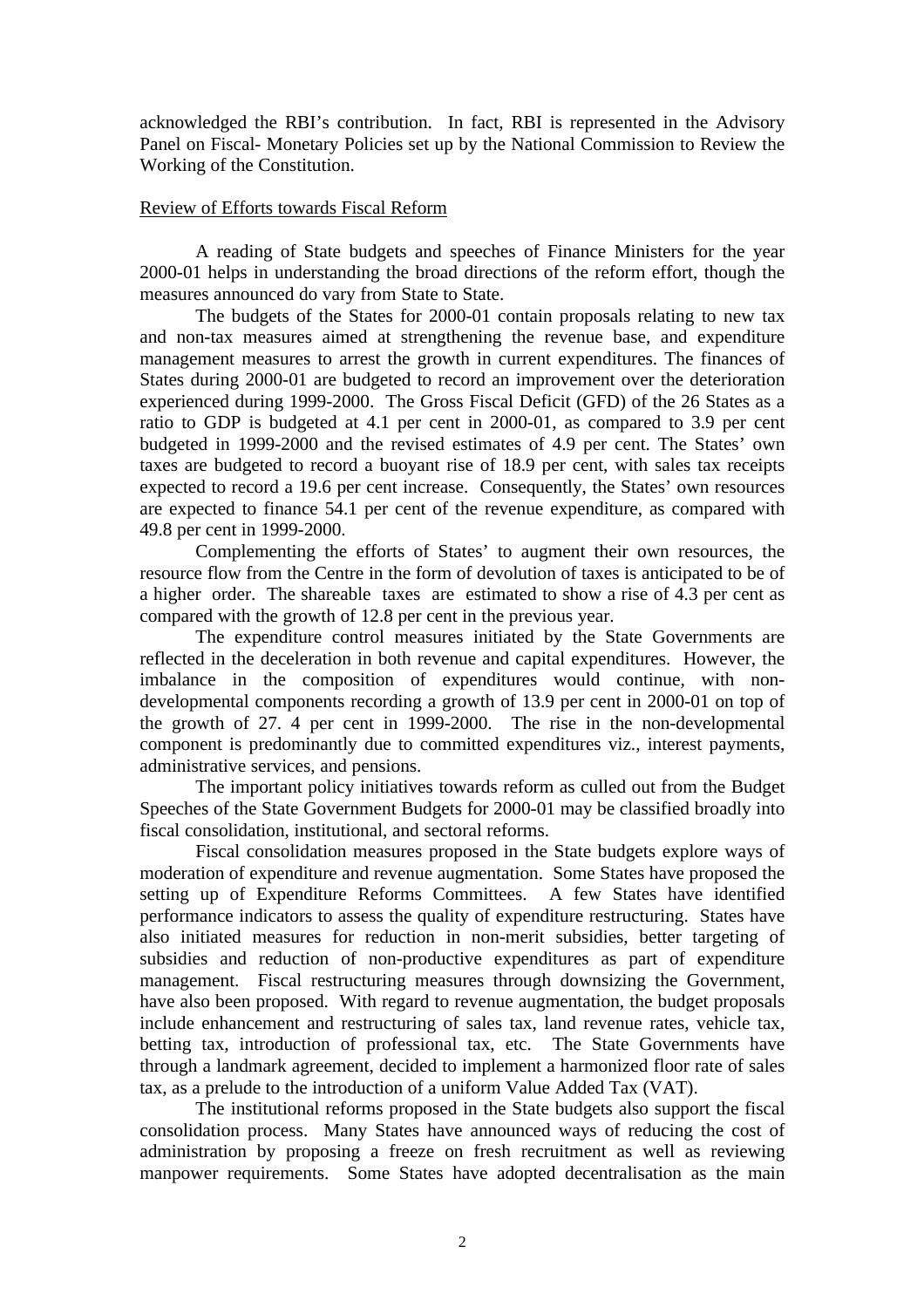policy plank through which expenditure moderation is sought while a few are attempting contract-employment. In order to strengthen the administrative machinery, States have also proposed the computerization of their records/departments.

The financial health and management of State level public sector undertakings have been a cause for concern in the last few years. To address this issue, proposals for financial and managerial restructuring include setting up of Board and a comprehensive review of the functioning of the State Public Sector Undertakings, which includes closing down of non-viable undertakings, after providing suitable safety nets to the employees and offering voluntary retirement schemes (VRS). Some of the States propose to set up Infrastructure Development/Investment Funds.

Sectoral reforms are varied and include commissioning Software Technology Parks or setting up Hi-Tech City, or Export Promotion Industrial Parks. In the agricultural sector, initiatives include strengthening horticulture, floriculture, animal husbandry, farm mechanization, expanding irrigation and wasteland development. Industry status is proposed for agriculture. Environmental protection is another important agenda for action proposed by the State Budgets consisting of "Green Goa Fund" and a 'plastic containment fund' through a cess on industries using plastic packing material and plastic mineral water bottles.

Power sector reforms receive a major thrust in the reform agenda of the State Budgets. Some States have outlined initiatives aimed at restructuring of the power sector through measures relating to private sector entry into power generation; reorganization of power monoliths into separate corporations for generation, transmission and distribution; privatization of assets; and most importantly, statutory steps for establishment of regulatory/tariff authorities.

To sum up, there is a widespread realisation about the need for fiscal stabilisation and reform. Each State has devised its own measures but most of these have a common thread of reform of public enterprises, reduction in subsidies, expenditure containment and revenue augmentation. There are, however, severe limitations in regard to the adjustment effort in view of the large magnitudes of committed expenditures viz. salaries, pensions and interest charges.

### Changing Role of State Governments

The changing role of State Governments on account of the reform may be analysed in terms of the vertical balance between Centre and States, horizontal inter-State imbalances and balance within State Governments.

As the reforms progress, it appears that the relative balance between Centre and States tends to tilt in favour of States for a number of reasons.

First, the most important areas for the Central Government's responsibilities are in international trade, financial sector, telecommunications, aviation, and especially banking and corporate law/practices. In most of these areas, factors such as multilateral agreements (say, WTO), globalisation, and recommended best practices of the world, tend to circumscribe, over a period, the discretionary power available in normal times to Central Government.

Second, the capacity of the Centre to reach tax levels as well as tax regimes, very different from international practices (customs, excise, corporate or income tax) also tends to get constrained, over a period, since the free and rapid flow of commodities, skills and finances among the countries would require us to be not too much out of alignment.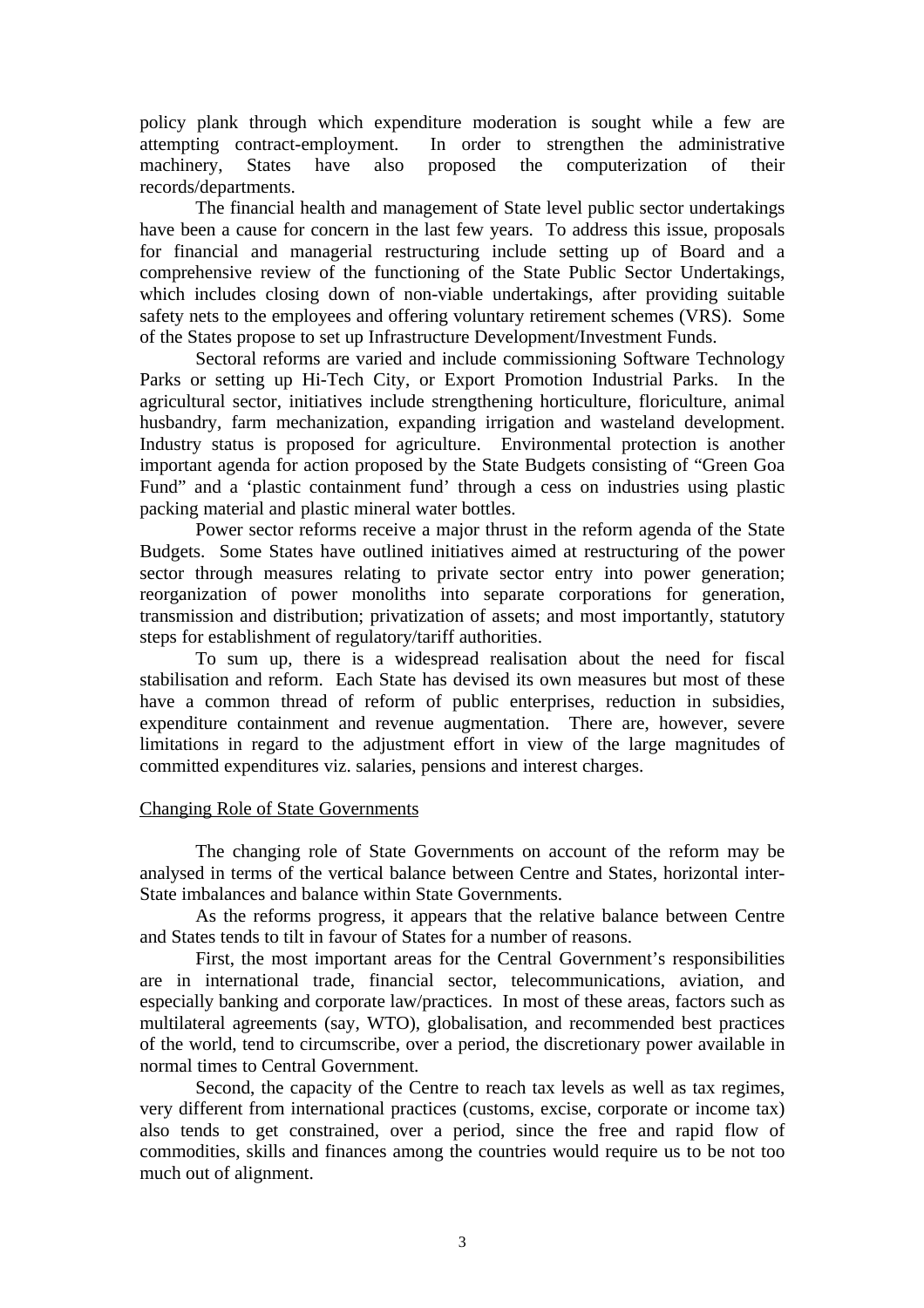Third, major thrust-areas needing expansion of Government are in physical infrastructure such as road, waterworks, power, antisocial infrastructure, such as, schools and hospitals. Whether it is direct or indirect intervention, the regime that governs funding and provision in these areas is to be determined by State Governments. Thus, relative to the Centre, States are currently in the expansionary module in the State-market optimal mix. State Governments currently have more freedom to access resources for financing economic growth from the market both from domestic and in some ways, global sources. Hence, the proportion of net official flows from Centre to State as a proportion of total capital flows to States tend to get reduced.

Fourth, States could also seek advice on growth strategies not only from Planning Commission as in the past, but also from institutions like Asian Development Bank or the World Bank.

The balance, especially, economic balance among States is also likely to be affected to the extent the overall Governments' role in allocation of resources tilts in favour of markets. Thus, first States will be competing more intensely than before, in market place for resources in future and, States may find it somewhat difficult to place a significant responsibility on the Centre for their relative performance.

Second, with growth in communications, especially on economic and financial issues, people will tend to benchmark economic performance of States. There may be a slow beginning but the momentum could pick up, as evidenced by varying capacities (both in terms of amounts and interest rates) to raise financial resources for State level public enterprises, on the basis of their guarantees.

Third, there are a variety of options for managing change, which are adopted by different States. For example, a single Electricity Board for each State was an earlier model for all States, while now each State is looking at its own model of combination of institutional arrangements as well as transition path. There are plenty of opportunities to learn from each other's experiences and make modifications. Thus, inter-State interaction tends to be more intensive, by themselves or through institutional consultants, who may be interacting with several States.

Fourth, there is in this decentralised scenario, a potential for increasing the divergence in levels of income among States or even intra-State. To this extent, there may be pressure from less developed States on the Centre to play a more active role in countering market's possible neglect of less developed States.

Fifth, there could be competition among States to benchmark, perform and excel but, the new balance will have to ensure healthy competition.

The balance between the Ministries representing the combination of political executive and Government bureaucracies *vis-à-vis* exercise of ownership functions as well as regulatory functions may also change somewhat adverse to Ministries. The process of privatisation, diversified ownership and autonomy of public enterprises may erode the discretionary element of the Ministries. Once separate regulatory bodies on statutory basis are established and strengthened, they are meant to be semiautonomous. Often, their membership need not coincide with political cycles and thus may impart greater stability to regulatory regime. Increasing role of semiautonomous regulatory bodies tilt the balance away from the Ministries and in favour of more stable policies.

Furthermore, experience at State level in some areas has shown that the preferred route to enlarging the role of, and efficiency in functioning of Government is decentralisation in Government. For example, in primary schools or water management, the approach in some State seems to be through decentralisation or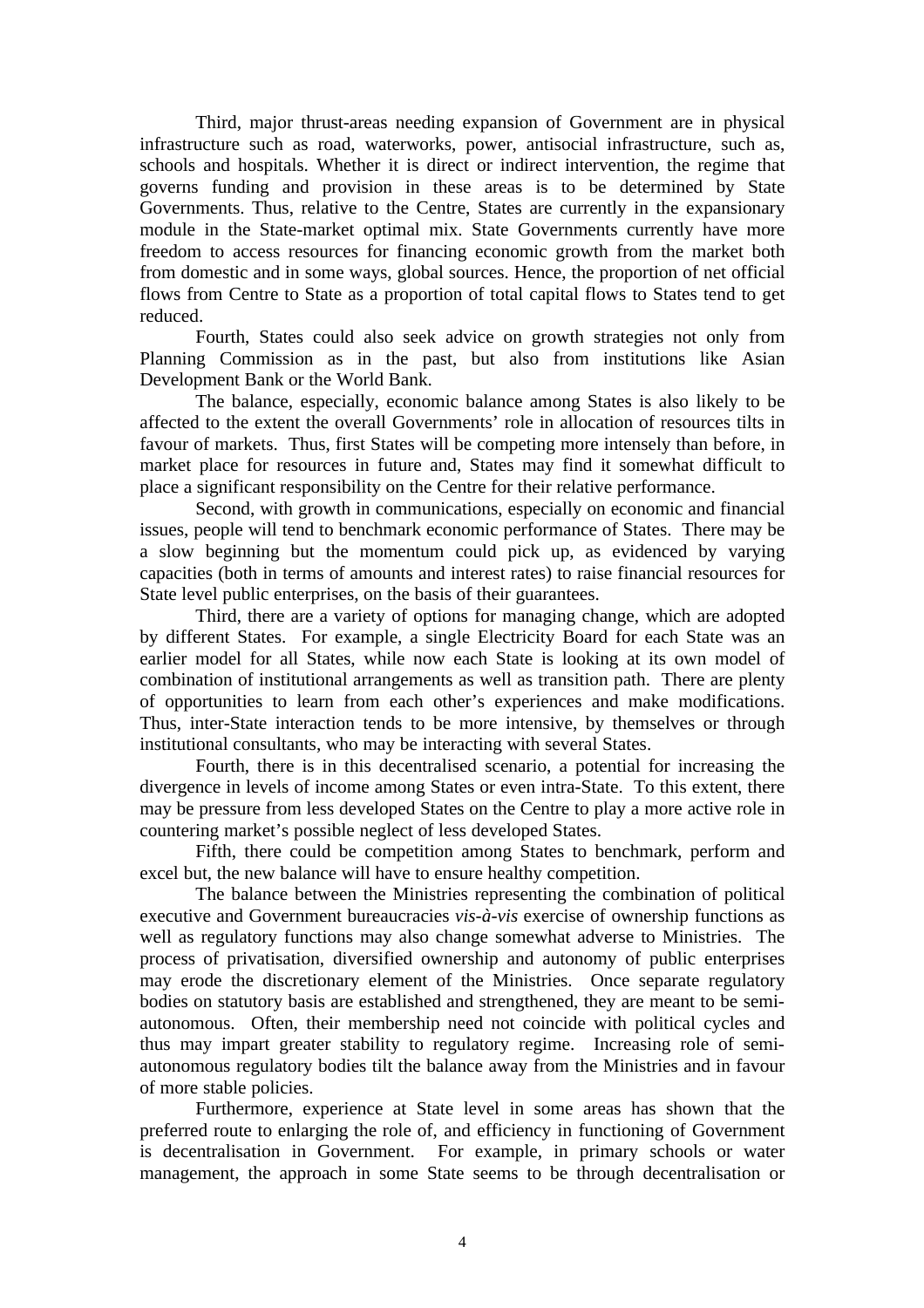localised water management users' committees or village panchayats. This may also involve emerging new balances between Ministries or departments at State headquarters and local bodies, in favour of the latter.

While regulatory framework would be critical for development of physical infrastructure, social infrastructure would require significant Government funding. No doubt, the traditional water tight division between Government or public and private sector each combining within itself funding and provision may get blurred and larger scope realised for intermingling of the two. Such intermingling may involve non-Governmental organisation as well as local initiatives. These are in a nascent stage but evolution of new balances between public and private sectors is on the horizon. Funding and provision of social infrastructure will, however, remain the primary responsibility of States for a long time.

In brief, the major focus of economic reform in India has to be States. Second, the inter-State issue will have to be the major concern of Governments. Third, the focus of economic-management may shift from Ministries to regulatory bodies. Fourth, the major thrust of reform is to expand what may be called social infrastructure especially drinking water, health and sanitation, elementary schools, roads etc. all of which require large public funding and scope for private funding is extremely limited in the short run – especially among poorer regions. Fifth, the objectives of reform can be attained by fiscal reorientation towards larger responsibilities for States to provide public goods and social services, including antipoverty programmes, with concomitant rollback of fiscal activism in commercial activities.

# Impact of Financial Sector Reform

The financial sector reforms encompassing RBI's funding of fiscal deficit, deregulation of interest rates, regulation of banks and credit delivery through banks have a bearing on the fiscal management at the State level.

- (i) The introduction in 1997 of Ways and Means Advance system in respect of the Government of India also implies that the RBI now considers the extent of monetisation at its discretion, taking into account internal debt management policy objectives. In a sense this imposes limitations, if not a precise limit, on expansionary fiscal policy to fund expenditures.
- (ii) Combined with automatic monetisation of budget deficits, RBI's contributions to financial institutions also caused significant increases in primary or reserve money. This practice has been gradually discontinued in recent years on the ground that in a liberalised environment, financial institutions should expand the avenues of raising resources from the market and to the extent certain activities require cross-subsidisation, it should rightfully be the primary responsibility of the Government of India. Thus, while discontinuing RBI's support to financial institutions, net transfer of profits of the RBI as dividend has increased.
- (iii) Interest rates have been deregulated to a significant degree not only to facilitate more effective monetary policy, but also because the administered interest rate regime proved to be inefficient and costly, without necessarily ensuring flow of credit to the deprived. The RBI's recommended approach, however, does not preclude subsidisation by the Government but, it disfavours in-principle excessive use of banking system to cross subsidise especially as credit seepages are not controllable. RBI favours a financial system that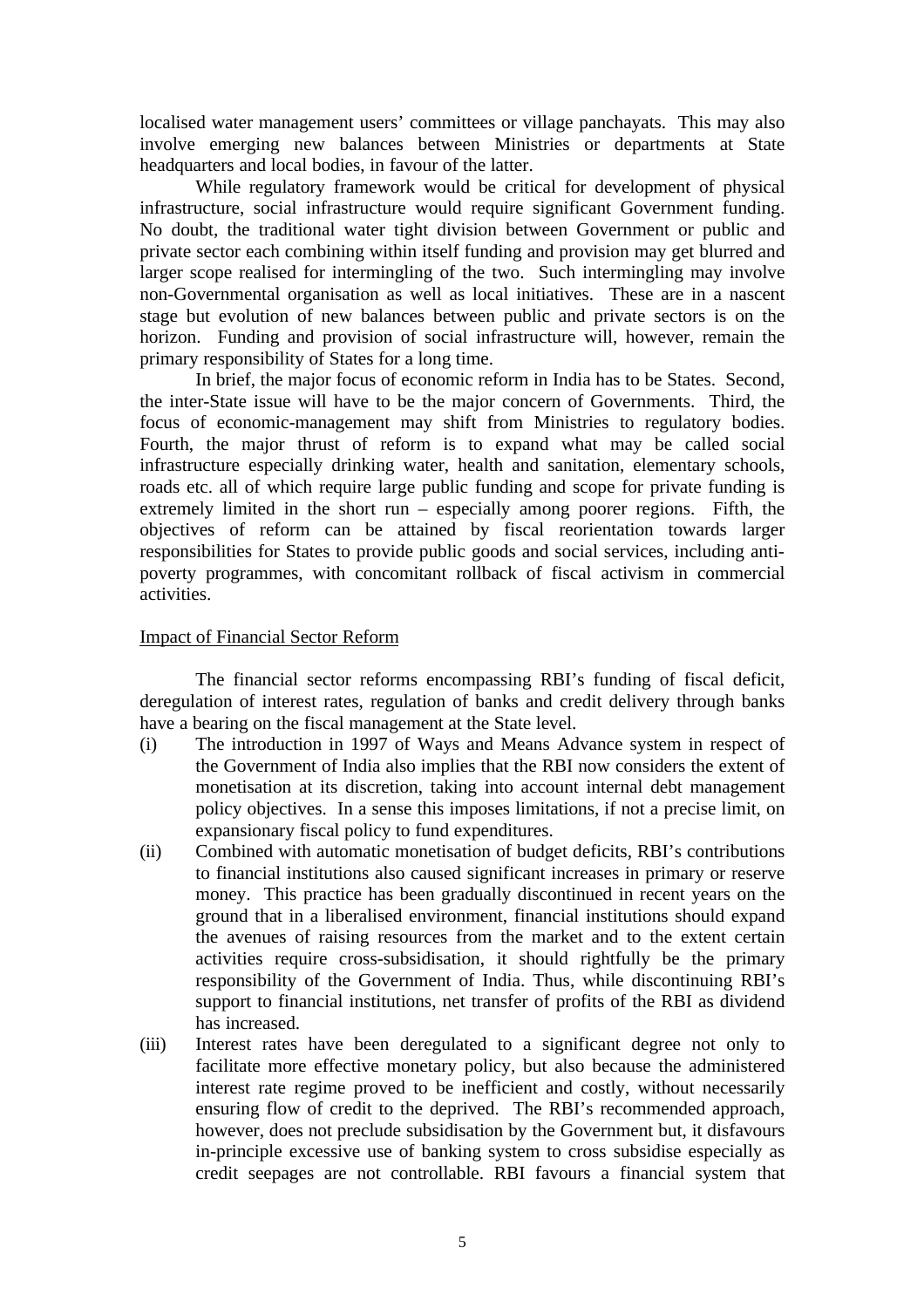provides incentives to encourage flow of credit and at the same time ensuring servicing of interest and principal, i.e., bankability of schemes. Thus, the RBI has introduced modified interest rate prescriptions, providing concessionality in the case of small borrowers to size of credit limits, rather than to specified sectors or groups of borrowers.

(iv) There are two issues relating to credit delivery on which the RBI's initiative is sought, namely, regional dimension and rural-urban divide. The regional variations or inter-State disparities in credit-deposit ratio existed in the past and continue to persist in the post-reform period also. The variations may be less pronounced in some cases if ratio of credit plus investments to deposits is taken into consideration. RBI has been sensitising banks to ensure flow of credit to all States, while at the same time, urging State Governments to create enabling environment for flow of credit. Progressively, the instruments available with the RBI to 'direct' credit are less in a deregulated environment, especially since financial intermediation through non-banks including mutual funds and NBFCs, is justifiably expanding. In fact, unequal distribution of burden of social obligations between banks and non-banks could undermine the health of the banking system, which is vital to our economy.

Similarly, on the rural-urban divide in flow of bank resources, there are some constraints, as mentioned above, on the policy instruments available. The RBI, therefore, encourages local level financial intermediaries to address this issue. These include expanding the network of urban cooperative banks which are also local, revitalising the Regional Rural Banks (whose banking business in recent years is growing faster than scheduled commercial banking activity), promoting local area banks, apart from efforts to improving the cooperative credit system as a whole.

- (v) As part of reform in the financial sector, there have been significant reductions in statutory preemptions, under the Statutory Liquidity Ratio in respect of banks. The share of market of non-public sector banks in the banking system is increasing. There has been diversification of ownership of several large banks. Insurance companies are also coming under competitive pressure, and hence there are limits to what may be termed as involuntary subscriptions to public debt. Under these circumstances, full subscriptions to borrowing programme approved by Government of India in respect of some of the States may not be possible if the banks and other market participants do not volunteer to subscribe. At the same time, some States which are favourably perceived by financial markets do get subscriptions at more favourable rates when they exercise the limited option of approaching the market directly.
- (vi) Monetary and credit policy in India thus focusses increasingly on what Dreaze and Sen call "growth mediated security" while "support-led security", often consisting of direct anti-poverty interventions are to be addressed mainly by fiscal and other governmental activities.

In brief, as a result of financial sector reform, there are more stringent overall limits to fiscal expansion, impinging on both Central and State finances. Second, the nonbankable components of developmental activities are required to be increasingly met by fiscal policies. Third, the commercial components or bankable components of development could be squarely shifted by State Government to financial sector provided they are made commercially viable. Fourth, the administrative, social and economic infrastructure and overall perception of governance influences flow of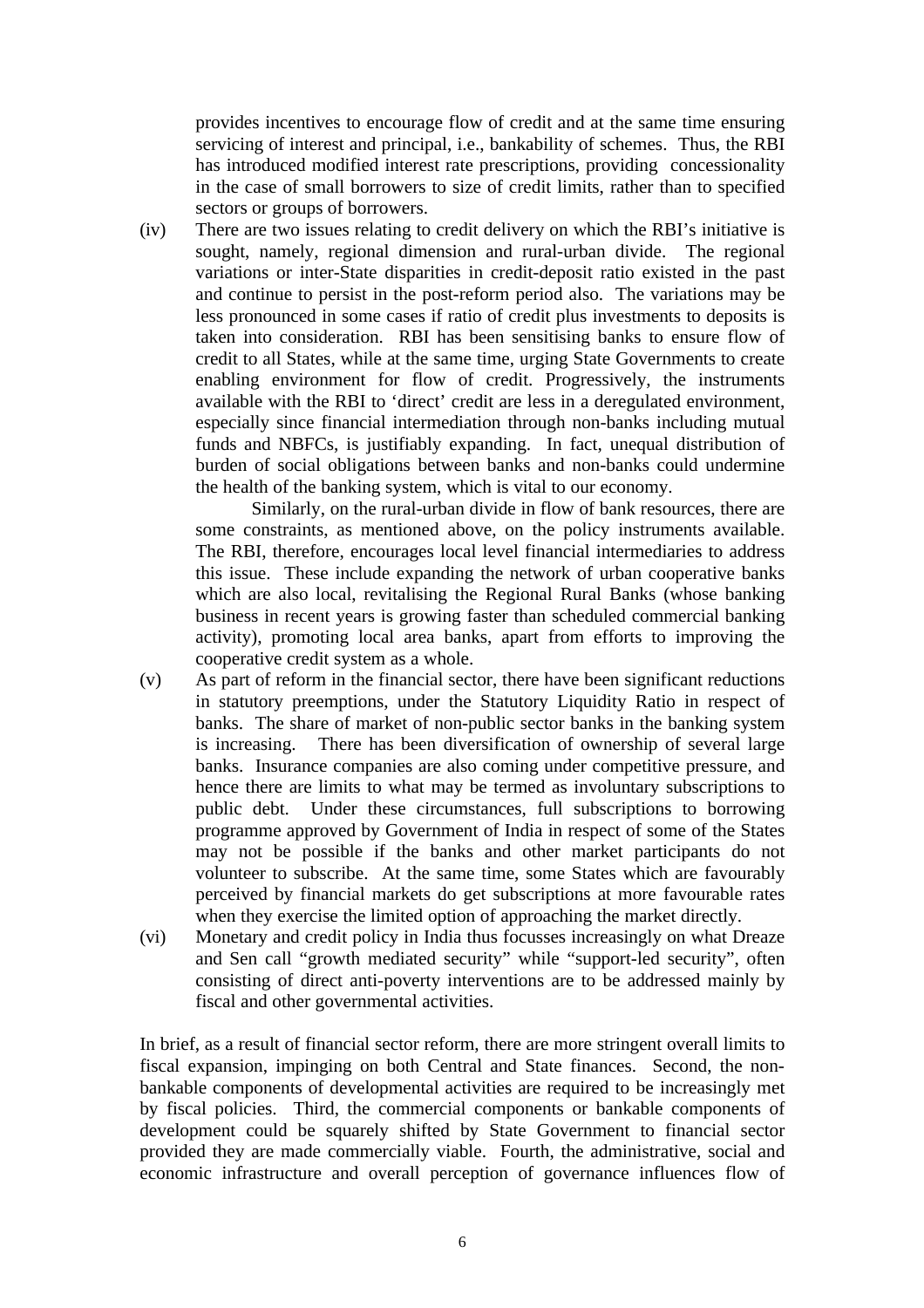credit due to diversification of means of financial intermediation, deregulation and competition. Fifth, the perceptions of financial markets including credit rating agencies is relevant in ensuring full subscription to approved market borrowing programme incorporated in the State budgets. In sum, State budgets may have to differentiate between bankable and non-bankable segments, enable, expand and hive off the former while focussing on efficient use of resources for non-bankable components such as anti-poverty programmes, and social services.

### Prospects and Issues

Reserve Bank has been in close interactive mode with State Governments in regard to fiscal matters in the recent past and has been of mutual benefit. There is a clear recognition among all concerned that focus of further reform would increasingly be at the State level. The reforms in financial sector have implications for fiscal management at State level and this has been fully appreciated by State Governments. The State Governments are making valiant efforts to meet the fiscal challenges before them.

The overall strategy for fiscal improvement consistent with the reform agenda in general and financial sector reform in particular is three-fold.

First, commercial activities such as power, transport, water for irrigation will have to be fully funded and operated commercially to reduce fiscal burden and also to attract financial resources from financial sector especially banks. To the extent *cross subsidisation* is deemed necessary, it should be self balancing with no burden on either the fisc or banks. This is a valid strategy irrespective of public or mixed or private ownership of the concerned commercial and financial entities. This approach would also be a precondition to adopt other more compelling strategies.

Second, State Governments will have to concentrate their efforts on institutional infrastructure especially relating to law and order and provision or delivery of essential services such as drinking water, sanitation, primary schools and dispensaries, etc. not only to serve the needs of the poor and the underprivileged but also to attract resources from the financial sector for investments in physical infrastructure and also productive activities. Improving the delivery of services should be the priority. Again, this approach is feasible in the current fiscal situation if and only if the cost recovery for commercial activities is total, with self-balancing cross-subsidisation. A word of caution is, however, necessary. To avoid seepage and misuse of concessions, the extent of cross-subsidisation should be limited.

Third, in the light of the above, public investments will have to be enhanced in agriculture to accelerate gainful employment generation and poverty reduction.

There is a broad consensus on the overall strategy but, in terms of managing the fiscal adjustment, the State Finance Secretaries have articulated several issues. The main consensus expressed in the latest (Seventh) Conference can be summarised. The main fiscal problem is structural and, solutions attempted are incremental and consequently their major pre-occupation is how to pay the each day's bills. They argued, that whenever fiscal adjustment is attempted, there is a cut, in non-committed expenditure but not in non-essential one. A predominant part of the budget is committed expenditure, especially interest, pensions, and salaries, which has no flexibility. As a consequence, there is often an atrophy of delivery of services in as much as there may be hospitals manned by doctors and nurses but no medicines, electricity or water supply. Grants to several institutions performing vital services are often postponed or reduced on account of fiscal adjustment. They apprehend that cuts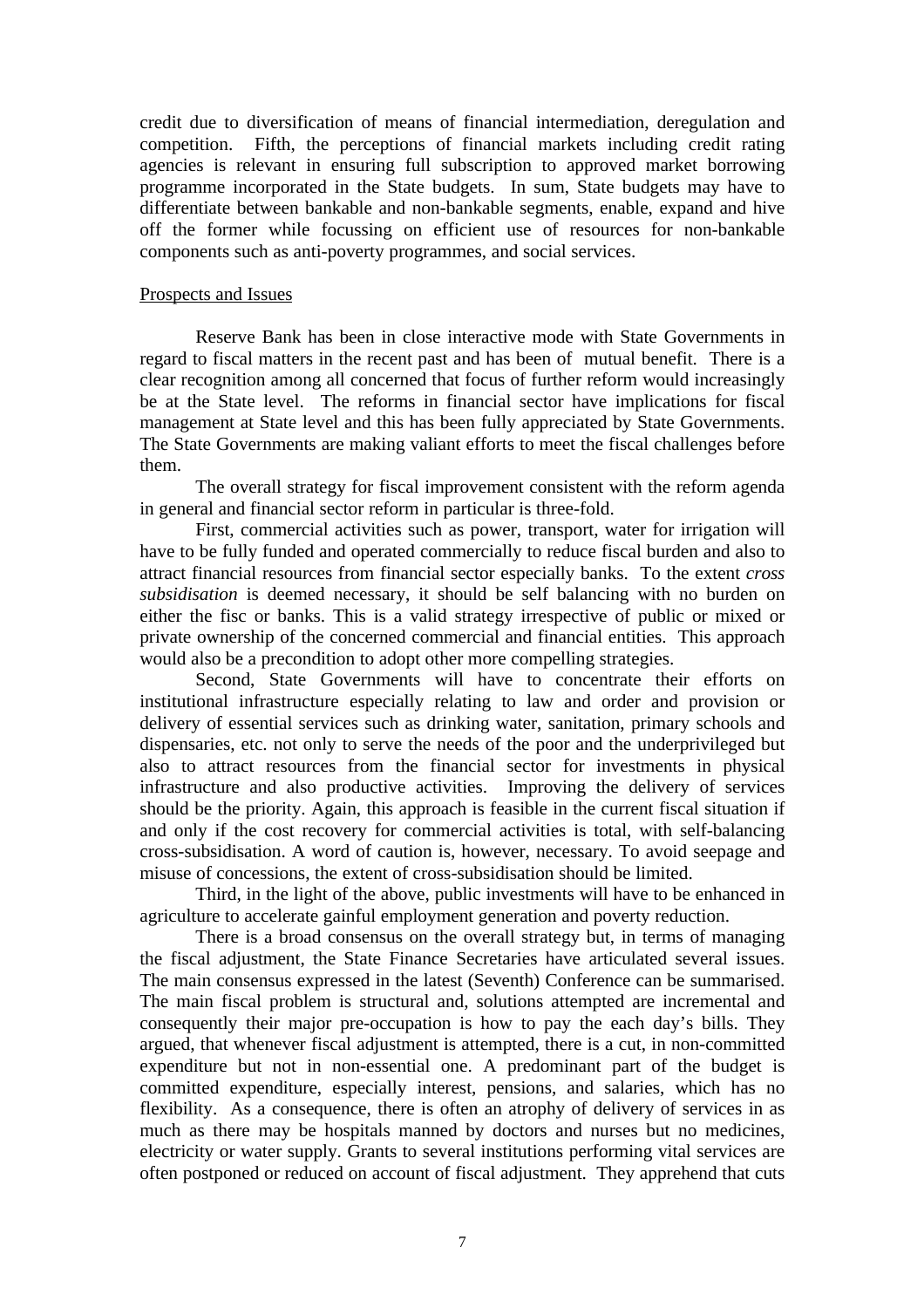in output tend to be highly disproportional to cuts in expenditure making expenditure cuts of non-committed items highly unproductive, thus undermining the reform process. Some of the Secretaries also questioned the efficacy of increasing social expenditures on the ground that opening of new schools often meant only appointment of new teachers who do not turn up in schools in any case. A few felt that efficacy of social expenditures can be improved by decentralisation while a few others advocated contract employment of teachers instead of life-time employment. There was virtual unanimity among the State Finance Secretaries that the structural problems underlying fiscal situation in the States cannot be solved unless the issue of high committed expenditures is resolved. There was also a consensus that the fiscal problem is not State specific but an all-India phenomenon, often a result of policies of the Central Government such as in pay hikes and, solutions would warrant initiatives by and setting an example by the Union Government.

From RBI's point of view, there are a few issues that are being addressed in the context of fiscal reforms at State level.

First, the Ways and Means Arrangements and Overdraft Scheme is being reviewed by a group of State Finance Secretaries in the light of settled recommendations of the Vithal Committee and those which are yet to be implemented. The Group will finalise its report by the end of December 2000. No doubt, the review will address only temporary mismatches between receipts and expenditures in State budgets, but not structural issues.

Second, recognising the need to ensure full subscription to approved borrowing programme of all States, it has been decided that RBI would prepare a technical paper on the subject, taking into account the needs of special category States. The role of Primary Dealers in Government Securities would also be addressed in the paper. The paper could also consider some institutional arrangement in the form of a State Funding Corporation as suggested in the RBI Annual Report of 1993-94, which could assist the States that happen to be reluctant, under certain circumstances, to approach the markets individually and directly.

Third, there are a few States whose cash and budgetary positions have some linkage with consortium arrangements for food credit. Such State Finance Securities are being associated with the Committee being constituted for such as review, as announced in Governor Jalan's Mid-Term Review of Monetary and Credit Policy for the year 2000-2001.

Let me conclude with an appropriate quote from the latest book from Mr. A. Premchand *Control of Public Money* (Oxford University Press) :

"Experience shows conclusively that a policy deficit, together with a vigilance deficit, has contributed, over the years to a situation, where the fiscal machinery has not been successful in addressing the concerns of the public. Despite repeated efforts at improving the machinery, the institutional recidivism has become quite common. This, in turn, was partly due to the fact that the reforms did not fully address the major concerns, and partly because they were not fully implemented. Moreover, the solutions of one era became the problems of another era. Measures sought to be implemented within the executive wing of the governments were not always matched by corresponding efforts in the external agencies, such as the audit and the legislature. There is a continuing need for a balanced approach towards improvement in the operations of the executive, audit, and the legislature. This is the task of future managers."